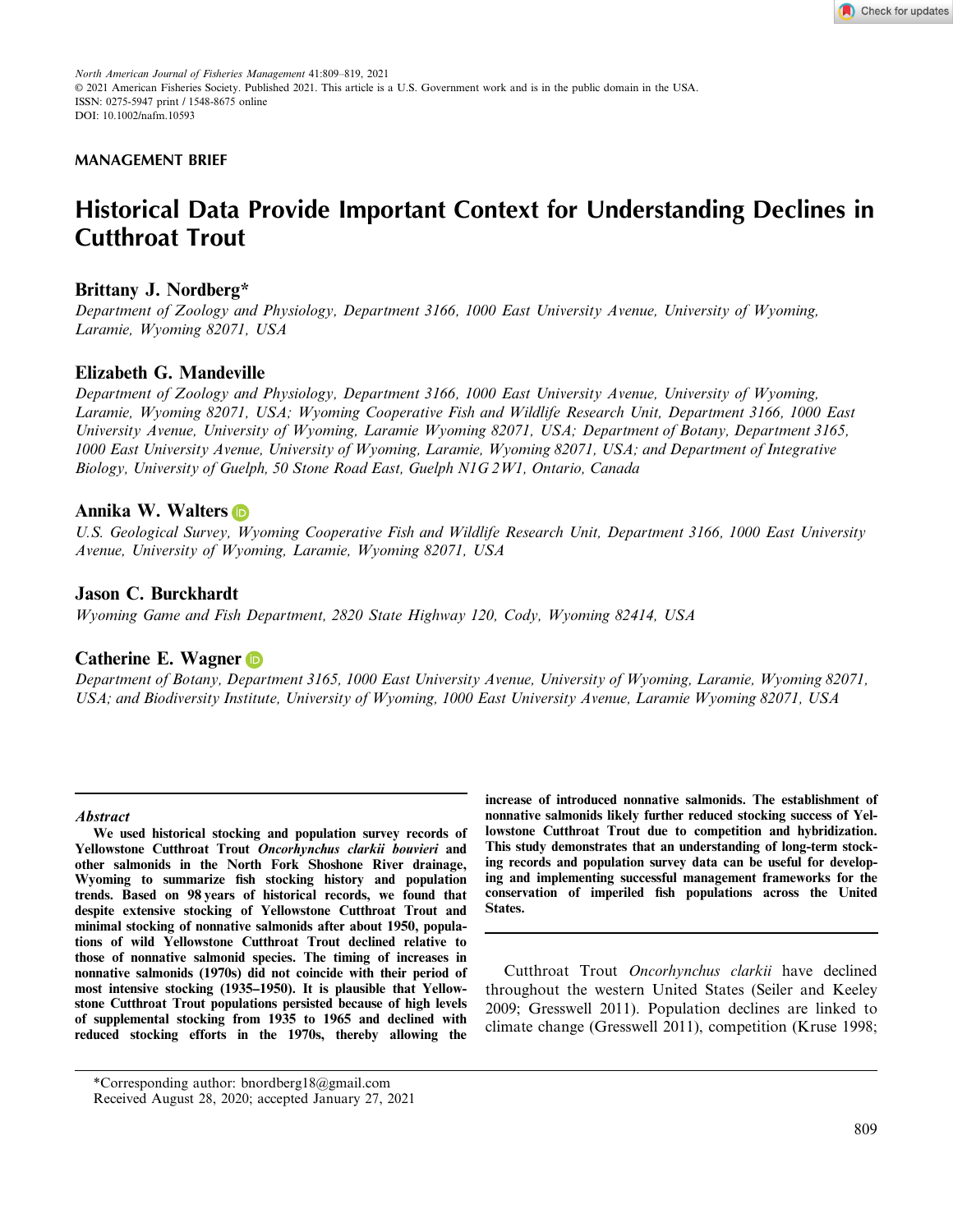Kruse et al. 2000; Peterson et al. 2004; Gresswell 2011), predation (Gresswell 1995, 2011; Ruzycki et al. 2003), and hybridization with introduced salmonid species (Kruse 1998; Allendorf et al. 2001; Weigel et al. 2003; Muhlfeld et al. 2009; Kovach et al. 2011; Love Stowell et al. 2015). The stocking of nonnative salmonids is likely an important contributor to wideranging Cutthroat Trout declines in western North America and is thought to be a primary explanation for the loss or extirpation of native fish faunas (Rahel 2000, 2002; Pister 2001).

Intensive stocking of native and introduced species of salmonids in the United States began in the 1800s (Pister 2001; Halverson 2010). Initially, stocking was used as a way to support westward expansion and provide sustenance for settlers; stocking for recreational purposes developed considerably later (Pister 2001; Rahel 2016). Over the past five decades, efforts from fisheries management agencies have shifted from stocking nonnative salmonids for recreation to stocking native species for conservation (Peterson et al. 2004; Gresswell 2011).

Understanding historical stocking practices is necessary for better understanding the context for population declines and prospects for conservation (Metcalf et al. 2012; Loxterman et al. 2014; Muhlfeld et al. 2017). However, historical data sets are still underused, in part due to the challenges that are associated with their availability and the labor-intensive aspects of digitizing older records. In this study, we paired historical stocking records for multiple native and nonnative species with historical survey data to better understand the context for declines of native Yellowstone Cutthroat Trout *Oncorhynchus clarkii bouvieri* in the North Fork Shoshone River, Wyoming, USA. We used long-term stocking and population survey data for the North Fork Shoshone River drainage to assess and provide context for declines in Yellowstone Cutthroat Trout populations within this drainage. Our objective was to document and compare historical stocking trends between native and nonnative salmonid species. We use historical stocking and abundance trends to discuss potential hypotheses for Yellowstone Cutthroat Trout declines and management implications.

# **METHODS**

#### **Study Location**

All of the summarized stocking events occurred in the North Fork Shoshone River drainage, located in the northwest corner of Wyoming, in the Absaroka Mountain Range, west of Cody, Wyoming and just east of Yellowstone National Park (Figure 1). The North Fork Shoshone River drains into Buffalo Bill Reservoir, which was constructed in 1910. The total drainage area is 913 square miles (Kent 1973). The main stem of the North Fork Shoshone River is approximately 50 miles in length. In the upper 40 miles, the river flows through the Shoshone National Forest, and in the lower 10 miles, the river flows through private land before entering Buffalo Bill Reservoir (Figure 1). Populations of wild Yellowstone Cutthroat Trout were present in the North Fork Shoshone River prior to the onset of stocking, which likely began because of increased fishing pressure (Gresswell 2011). It is unclear to what extent current populations are the descendants of original wild populations or the descendants of stocked fish; genetic investigations on this subject are ongoing.

## **Historical Stocking and Survey Records**

The Cody Regional office of the Wyoming Game and Fish Department provided historical stocking records for the North Fork Shoshone River drainage. We summarized 98 years of historical records starting in 1911 and ending in 2009. It is likely that additional undocumented stocking events occurred before 1911 and throughout the 98 years of documented stocking events. There has been some limited Yellowstone Cutthroat Trout stocking post 2009, but it was excluded from our assessment because it only occurred in two isolated ponds in the North Fork Shoshone River drainage (Messamer 1984). See Supplemental Material for historical fish stocking and population survey records (available in the online version of this article).

The historical stocking and population survey data came from 27 locations (Table 1; Figure 1). These included 25 tributaries that feed the North Fork Shoshone River,



FIGURE 1. Map of the North Fork Shoshone River drainage. There were 27 locations where historical fish stocking and population surveys occurred. The sites are numbered as shown in Table 1. The map numbers do not show the precise locations of where the historical fish stocking and survey events occurred. Multiple fish-stocking and survey events have occurred at each location, but the precise locations were not documented in the historical records. [Color figure can viewed at afsjournals.org.]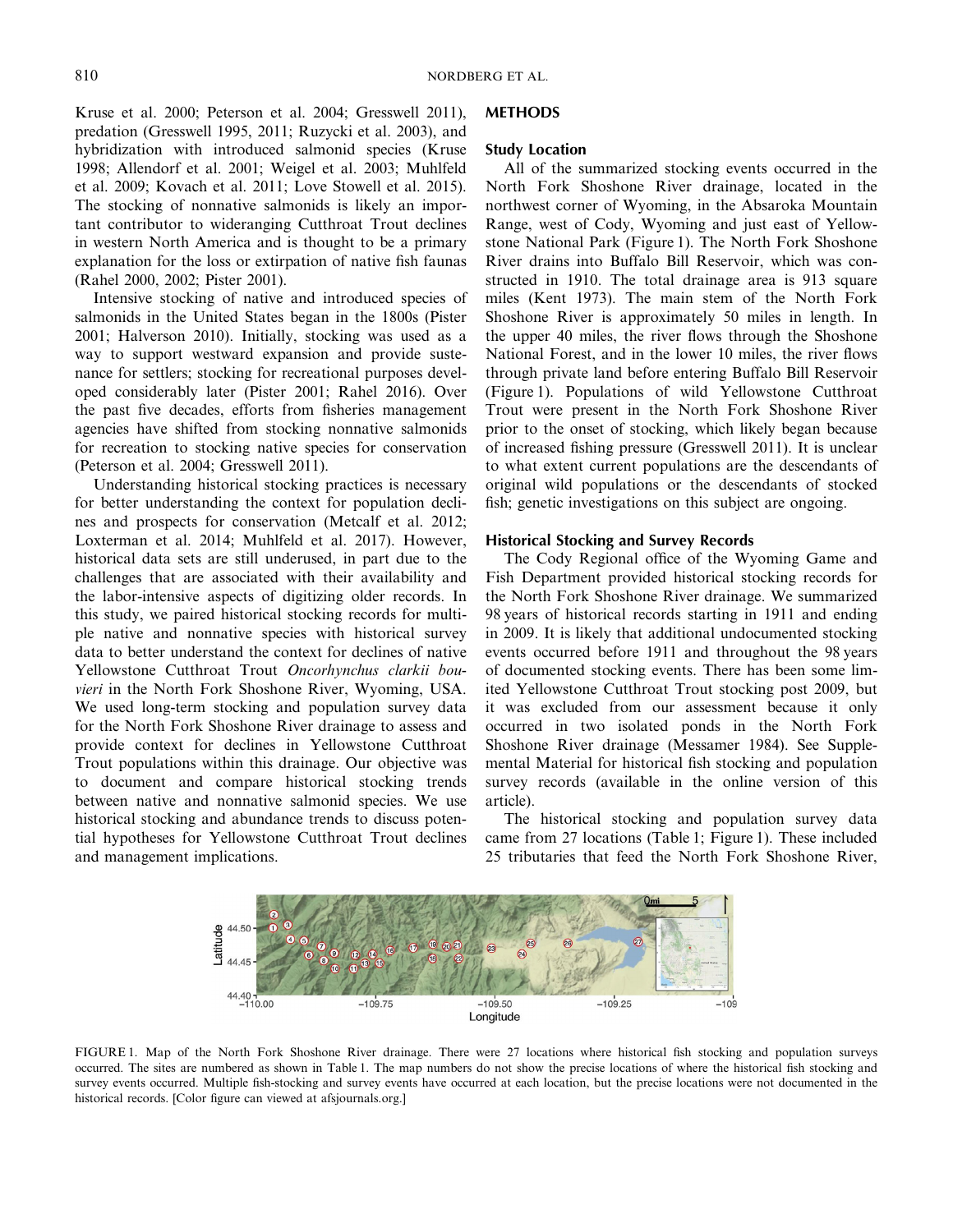TABLE 1. Recorded locations of historical fish stocking and population surveys for the North Fork Shoshone River drainage. The total number of fish stocked varied by location. Historical fish stocking and survey events occurred at multiple locations for each site; however, the precise locations were not given in the historical records. The asterisks denote locations where the historical stocking records were not available, but there were historical population survey records. The map numbers correspond to the 27 locations shown in Figure 1 and are used for the ease of viewing.

| Location                  | Total number of<br>fish stocked | Tributary vs.<br>main stem | Map<br>number  |
|---------------------------|---------------------------------|----------------------------|----------------|
| Middle                    | 497,678                         | Tributary                  | 1              |
| North Fork<br>Shoshone    | 2,318,148                       | Main stem                  | $\overline{2}$ |
| Grinnell                  | 213,382                         | Tributary                  | 3              |
| Canfield*                 |                                 | Tributary                  | 4              |
| Mormon                    | 20,000                          | Tributary                  | 5              |
| Eagle                     | 263,642                         | Tributary                  | 6              |
| Libby                     | 35,574                          | Tributary                  | $\overline{7}$ |
| Kitty                     | 251,942                         | Tributary                  | 8              |
| Goff                      | 56,092                          | Tributary                  | 9              |
| Fish Hawk                 | 172,530                         | Tributary                  | 10             |
| $Mesa*$                   |                                 | Tributary                  | 11             |
| Gunbarrel                 | 178,192                         | Tributary                  | 12             |
| Sheep*                    |                                 | Tributary                  | 13             |
| Newton                    | 93,698                          | Tributary                  | 14             |
| Blackwater                | 122,322                         | Tributary                  | 15             |
| Moss                      | 115,000                         | Tributary                  | 16             |
| Clearwater                | 1,280                           | Tributary                  | 17             |
| Elk Fork                  | 470,258                         | Tributary                  | 18             |
| Sweetwater                | 138,391                         | Tributary                  | 19             |
| Horse                     | 133,100                         | Tributary                  | 20             |
| Grizzly*                  |                                 | Tributary                  | 21             |
| Clocktower*               |                                 | Tributary                  | 22             |
| Big                       | 65,000                          | Tributary                  | 23             |
| Whit*                     |                                 | Tributary                  | 24             |
| Jim*                      |                                 | Tributary                  | 25             |
| Trout                     | 98,831                          | Tributary                  | 26             |
| Buffalo Bill<br>Reservoir | 11,602,043                      | Main stem                  | 27             |

the entire main stem of the North Fork Shoshone River, and Buffalo Bill Reservoir. Historical stocking and population surveys occurred at multiple locations for each site; however, the precise locations were not given in the historical records. Historical survey data for the tributaries and the main stem were collected primarily by using backpack and boat electrofishing. Buffalo Bill Reservoir was surveyed primarily using gill nets. The other survey methods that were used included creel surveys, rod and line, seine and trap nets, visual estimates, and dynamite. The historical stocking and survey records included information for dates, locations, fish species, number of species, average lengths, average weights, hatchery locations, sampling techniques, air temperatures, and water temperatures. The data formats were inconsistent across stocking events, and records for some stocking events are incomplete. For example, some stocking records list only a year or range of years, not month or date. Other stocking records list a complete date but no information about the size of the fish that were stocked. For each summary, we included as much of the data as possible but were forced to exclude stocking events with missing data in focal fields.

## **Species of Interest**

We focused primarily on the stocking and population survey history of Yellowstone Cutthroat Trout and Rainbow Trout *Oncorhynchus mykiss* because there is considerable evidence for native Cutthroat Trout population declines caused by hybridization, both in this drainage and elsewhere (Allendorf et al. 2001; Muhlfeld et al. 2009). A subset of data on Yellowstone Cutthroat Trout and Rainbow Trout stocking was previously used to provide context for a genetic study of hybridization (Mandeville et al. 2019), but temporal trends have not been previously summarized. We also described the stocking and population survey history of other salmonids, specifically Brook Trout *Salvelinus fontinalis* and Snake River Cutthroat Trout *O. clarkii behnkei*. Though not clearly genetically distinct from Yellowstone Cutthroat Trout, Snake River Cutthroat Trout does differ in ecology and morphology and has been managed separately in Wyoming (Trotter et al. 2018). The historical records used several names to classify Cutthroat Trout, including "Cutthroat," "Blackspotted," "Yellowstone Cutthroat," and "Snake River Cutthroat." The historical management reports suggest that all of the Cutthroat Trout that were stocked before 1957 were Yellowstone Cutthroat Trout (Kent 1973); therefore, all entries only stating "Cutthroat" or "Blackspotted" prior to 1957 were classified as Yellowstone Cutthroat Trout. Furthermore, three stocking events classified the species stocked as "Native." Because Yellowstone Cutthroat Trout were the only native trout that were cultured at the time, we assumed that this referred to Yellowstone Cutthroat Trout.

The other species that were stocked included Brown Trout *Salmo trutta*, Lake Trout *Salvelinus namaycush*, Arctic Grayling *Thymallus arcticus*, and Mountain Whitefish *Prosopium williamsoni* (translocation). However, we did not focus on the stocking of these species because they were stocked either primarily within Buffalo Bill Reservoir or infrequently.

## **Data Summarization**

All of the summaries were completed using R (R Core Team 2018). We calculated the total number of individuals stocked and relative abundances for each species from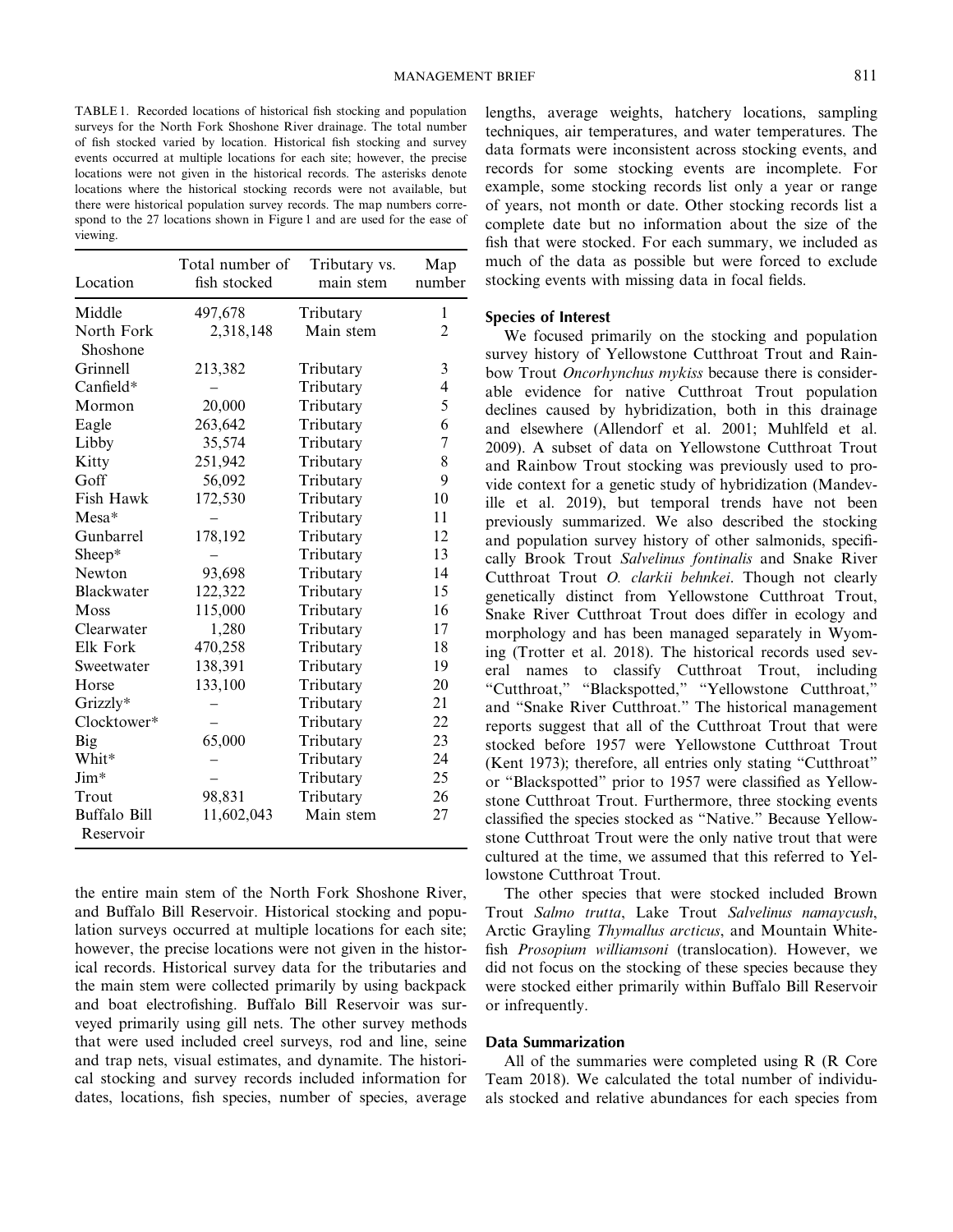survey data that were obtained between 1911 and 2009. For each species, we summed total number of individuals that were stocked both over the entire period of our data set and by year. We also quantified what proportion of sampled individuals each species comprised in each year with survey data. The historical survey sampling methods varied from year to year, but they remained relatively consistent across the sampling locations. Inconsistencies in sampling gear or method may have affected the results for capture probability, but specific sampling uncertainties and objectives could not be identified based on the given records.

To understand how stocking practices varied across species, we compared season of stocking (month) across the four most commonly stocked salmonid species: Yellowstone Cutthroat Trout, Rainbow Trout, Brook Trout, and Snake River Cutthroat Trout. We also compared size at stocking, using a Welch's two sample *t*-test, for all of the species except Snake River Cutthroat Trout, for which no length data were available. For Yellowstone Cutthroat Trout, we also examined trends in the length and weight of the stocked fish through time.

#### **RESULTS**

Between 1911 and 2009, a total of 16,847,103 individual fish were stocked throughout the North Fork Shoshone River drainage (Table 2). Of the total number of fish that were stocked over the 98 years of historical stocking records, 86% were Cutthroat Trout. Yellowstone Cutthroat Trout were proportionally stocked the most, at 80% of stocked fish (Table 2; Figure 2B), followed by Snake River Cutthroat Trout at 6%. The other species that were stocked were Brook Trout at 5%, Lake Trout at 5%, Rainbow Trout at 3%, Arctic Grayling at 1%, and Brown Trout and Mountain Whitefish at less than 1%.

Yellowstone Cutthroat Trout were stocked 592 times between 1911 and 2009 (Table 3; Figure 2A). Snake River Cutthroat Trout were stocked intensively for a short period: 156 times between 1969 and 1980. Brook Trout were stocked 100 times between 1911 and 1951 and Rainbow Trout 26 times between 1911 and 1962. Yellowstone Cutthroat Trout comprised the greatest proportion of fish that were stocked, except in the 1970s when it was Snake River Cutthroat Trout (Table 2; Figure 2B).

The relative abundance of Rainbow Trout increased rapidly in the late 1970s, substantially after their final recorded stocking event in 1962 (Figure 2C). In contrast, the relative abundance of Yellowstone Cutthroat Trout decreased in the late 1970s despite being continually stocked into the 2000s and being the overwhelming majority of fish that were stocked throughout the 98 years of stocking records. Low abundances of Yellowstone Cutthroat  $Trout \times Rainbow$   $Trout$  hybrids were recorded

TABLE 2. Total number and percentage of fish stocked in the North Fork Shoshone River drainage by species. There were approximately 16.8 million fish stocked within this drainage between 1911 and 2009. Of the four salmonid species of interest, Yellowstone Cutthroat Trout were proportionally stocked the most and Rainbow Trout were proportionally stocked the least.

| Species stocked                       | Number of fish<br>stocked | Proportion of total<br>fish stocked |
|---------------------------------------|---------------------------|-------------------------------------|
| Yellowstone<br>Cutthroat Trout        | 13,498,904                | 0.801                               |
| <b>Snake River</b><br>Cutthroat Trout | 983,004                   | 0.058                               |
| <b>Brook Trout</b>                    | 921,718                   | 0.055                               |
| Lake Trout                            | 794,818                   | 0.047                               |
| Rainbow Trout                         | 446,126                   | 0.026                               |
| Arctic Grayling                       | 200,000                   | 0.012                               |
| <b>Brown Trout</b>                    | 2,302                     | < 0.001                             |
| Mountain<br>Whitefish                 | 2,31                      | < 0.001                             |
| Total fish stocked                    | 16,847,103                |                                     |

between 1960 and 2009. Snake River Cutthroat Trout were occasionally found during historical surveys that were conducted between 1969 and 1980. Brook Trout were rarely recorded in the historical survey records.

Similar patterns in when and what species were being stocked were seen across stocking locations (Figure 1; Figure 3). The number of individuals and number of stocking events that were recorded for Buffalo Bill Reservoir and the river main stem were substantially greater than those that were recorded for the individual tributaries (Figure 3).

Yellowstone Cutthroat Trout were generally stocked at smaller sizes than were Rainbow Trout or Brook Trout. Yellowstone Cutthroat Trout had a median size at stocking of 1.72 in (Figure 4A), compared with Rainbow Trout at 2.25 in (Figure 4B) and Brook Trout at 3.04 in (Figure 4C). The pairwise differences in stocking length were significant for all of the comparisons between these three species (*t*-tests: Yellowstone Cutthroat vs. Rainbow trout *P* < 2.2 × 10<sup>−</sup>16; Yellowstone Cutthroat vs. Brook Trout, *P* < 2.2 × 10<sup>−</sup>16; Rainbow Trout vs. Brook Trout, *P* < 2.2 × 10<sup>−</sup>16). The lengths for Snake River Cutthroat Trout were not included in the historical stocking records.

Overlaps in stocking season were seen between all of the salmonid species (Figure 5). Yellowstone Cutthroat Trout were primarily stocked during August through September, but the stocking season extended from February to November (Figure 5A). Rainbow Trout stocking season extended from June to September, with the highest stocking rates occurring in September (Figure 5B). Brook Trout were stocked during March through September,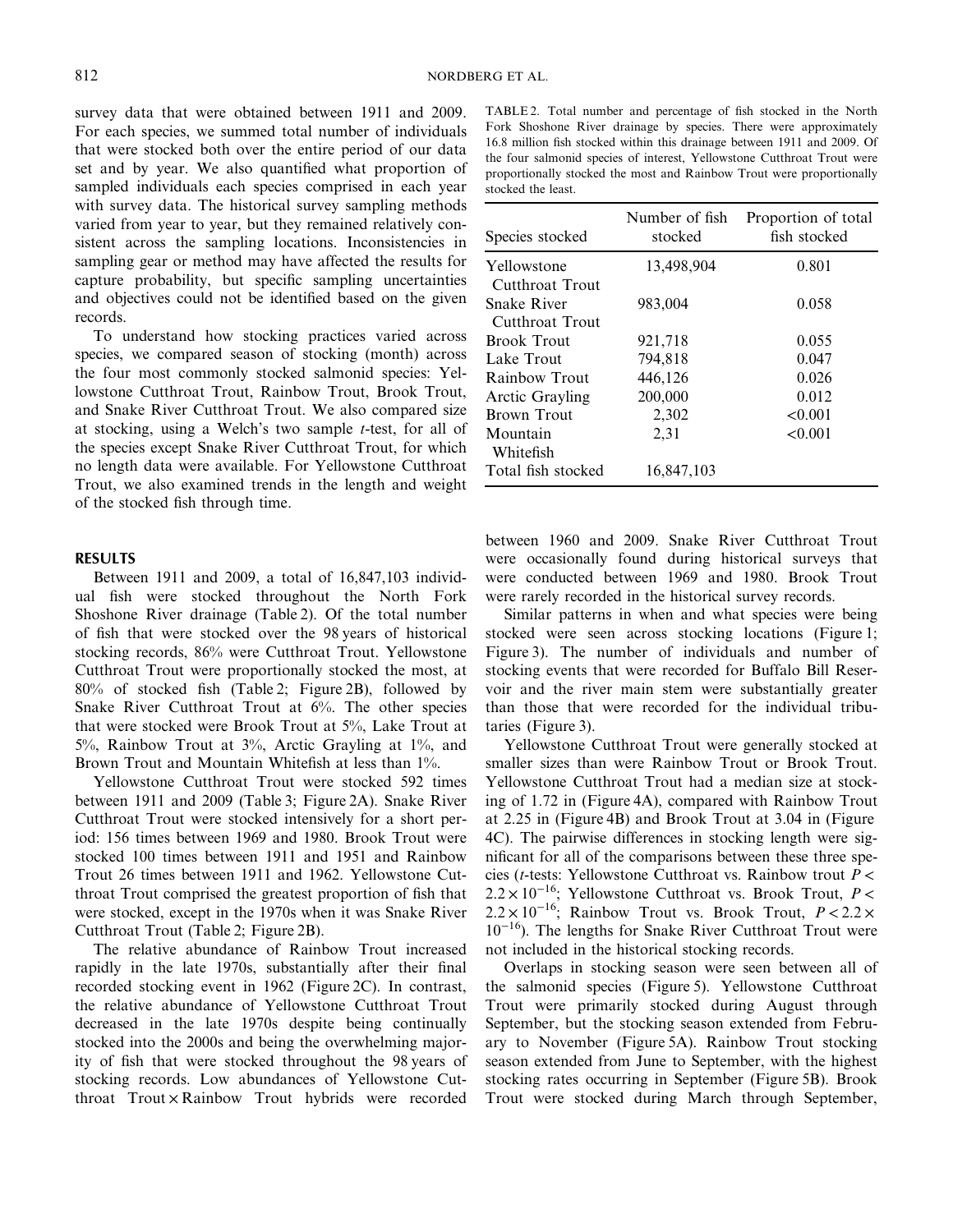

FIGURE 2. **(A)** Total number of individuals of each species stocked in the North Fork Shoshone River drainage from 1911 to 2009. The totals were summed across all of the tributaries, the main stem of the North Fork Shoshone River, and Buffalo Bill Reservoir. Panel **(B)** shows the proportion of the total number of fish stocked for each species from 1911 to 2009, and panel **(C)** shows the proportion of fish sampled in the population surveys for each species plus Yellowstone Cutthroat Trout × Rainbow Trout hybrids from 1911 to 2009. For all of the panels, the gray dashed line denotes the last year when Rainbow Trout were stocked. YS Cutthroat and YSC = Yellowstone Cutthroat Trout; SR Cutthroat = Snake River Cutthroat Trout; RBT = Rainbow Trout. [Color figure can viewed at afsjournals.org.]

TABLE 3. Total number of stocking events and stocking period for each fish species of interest over a 98-year period. Yellowstone Cutthroat Trout were stocked the most frequently and for the longest duration. Rainbow Trout had the fewest stocking events.

| Species of interest            | Total stocking<br>events | Stocking time<br>frame |
|--------------------------------|--------------------------|------------------------|
| Yellowstone<br>Cutthroat Trout | 592                      | 1911 to 2009           |
| Snake River<br>Cutthroat Trout | 156                      | 1969 to 1980           |
| <b>Brook Trout</b>             | 100                      | 1911 to 1951           |
| Rainbow Trout                  | 26                       | 1911 to 1962           |

with the highest rates occurring in July (Figure 5C). Snake River Cutthroat Trout were primarily stocked during March through May, but stocking lasted from March through October (Figure 5D).

We compared size at stocking through time only for Yellowstone Cutthroat Trout because this was the species with the greatest number of stocking events. The length data extended only to 1965, and for that period there was no significant trend (Figure 6A). The average weights of Yellowstone Cutthroat Trout that were stocked increased sharply in the 1960s and 1970s before declining later (Figure 6B).

## **DISCUSSION**

In this study, we contextualized the decline of a native Cutthroat Trout subspecies, Yellowstone Cutthroat Trout, by completing a detailed assessment of the history of fish stocking in the North Fork Shoshone River drainage, Wyoming. Overall, there was a mismatch between stocking and trends in relative abundance.

Despite extensive stocking efforts for Yellowstone Cutthroat Trout, their relative abundance declined and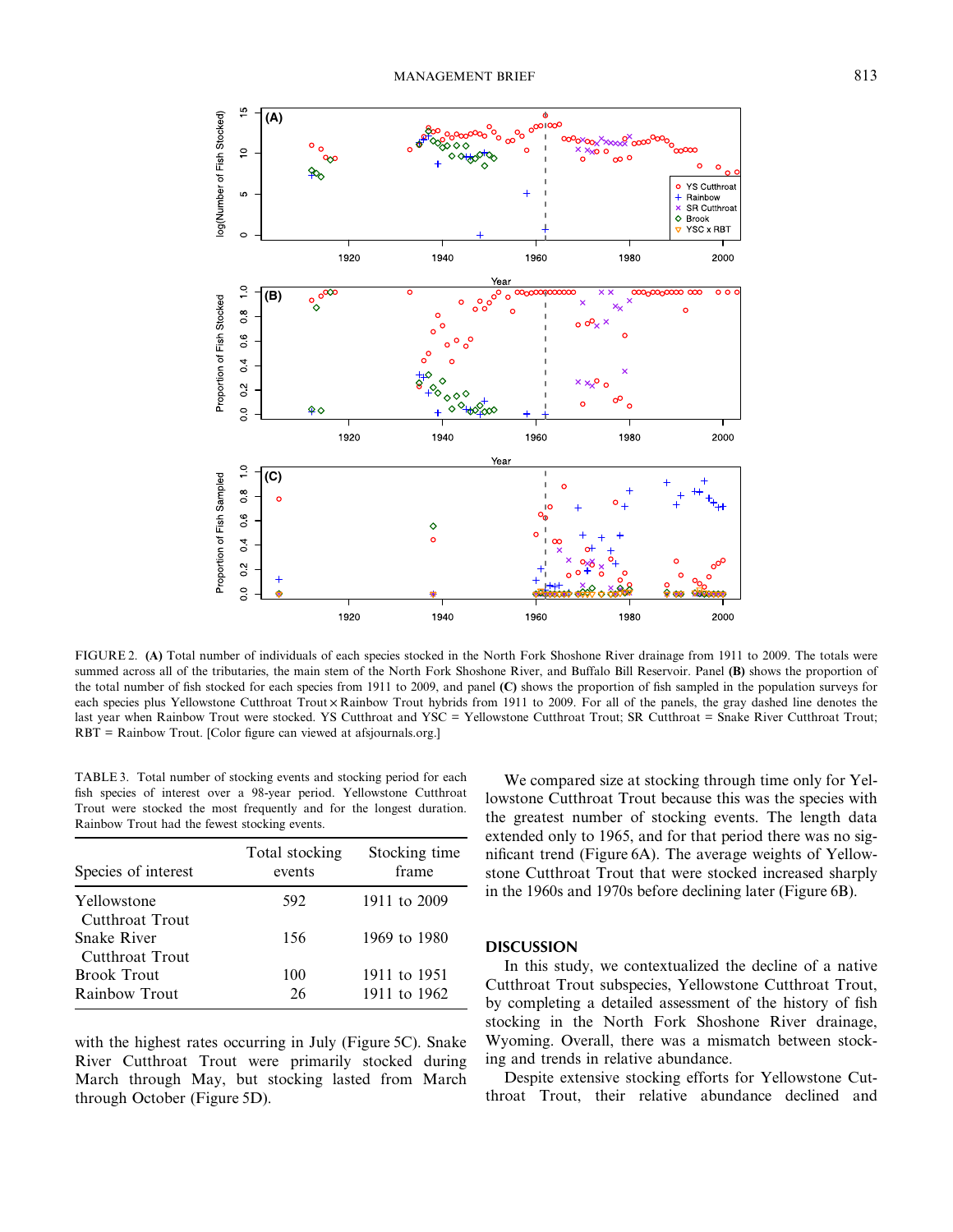



FIGURE 3. Number of fish stocked of each species between 1911 and 2009 for a subset of representative locations in the North Fork Shoshone River drainage. Shown above are Buffalo Bill Reservoir and four tributaries of the North Fork Shoshone River upstream of Buffalo Bill Reservoir. Although the magnitude of stocking was much higher in Buffalo Bill Reservoir, similar trends in the species that were being stocked and when they were being stocked across all locations can be seen. Y.S. Cutthroat = Yellowstone Cutthroat Trout; S.R. Cutthroat = Snake River Cutthroat Trout; Rainbow = Rainbow Trout; Brook = Brook Trout. [Color figure can viewed at afsjournals.org.]

Rainbow Trout populations increased in the 1970s. This is surprising, as Rainbow Trout were stocked substantially less often and at much lower numbers (Table 2; Figure 2A, 2B); additionally, Rainbow Trout were primarily stocked in only a subset of the basin, in Buffalo Bill Reservoir (see Figure 1). It is unclear why this relatively sudden shift in species composition occurred in the 1970s despite the cessation of Rainbow Trout stocking over 10 years prior and massive supplemental stocking of Yellowstone Cutthroat Trout. We advance several possible explanations for the historical decline of Yellowstone Cutthroat Trout, including (1) competition with introduced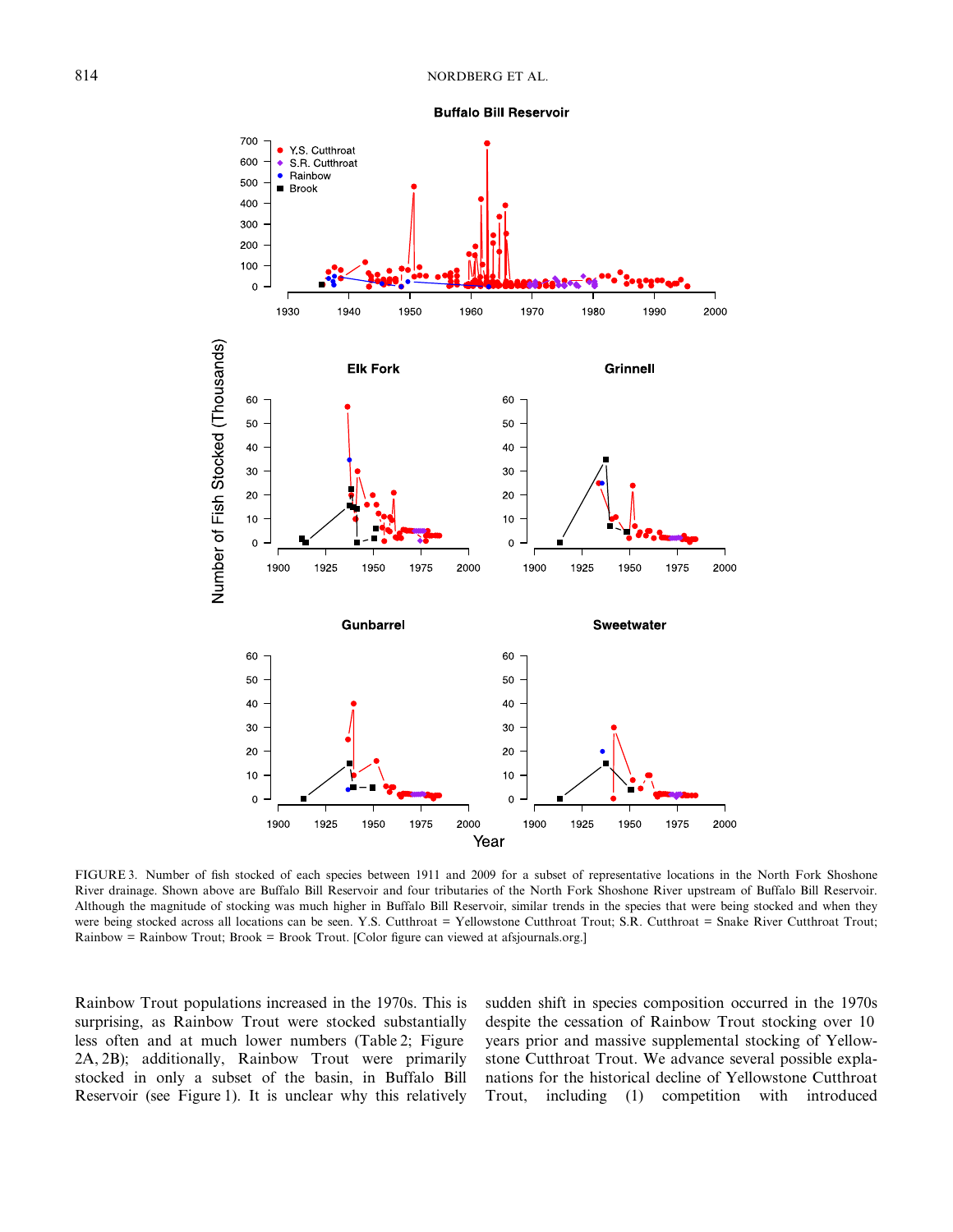

FIGURE 4. Lengths of individual species of interest stocked between 1911 and 1965. Panels **(A**–**C)** show the average lengths of Yellowstone Cutthroat Trout, Rainbow Trout, and Brook Trout, respectively. The lengths for Snake River Cutthroat Trout were not included in the historical stocking records, so we were not able to compare them with the other species. [Color figure can viewed at afsjournals.org.]



FIGURE 5. Month of stocking for individual species of interest stocked between 1911 and 2009. Panels **(A**–**D)** show the average month of stocking for Yellowstone Cutthroat Trout, Rainbow Trout, Brook Trout, and Snake River Cutthroat Trout, respectively. [Color figure can viewed at afsjournals.org.]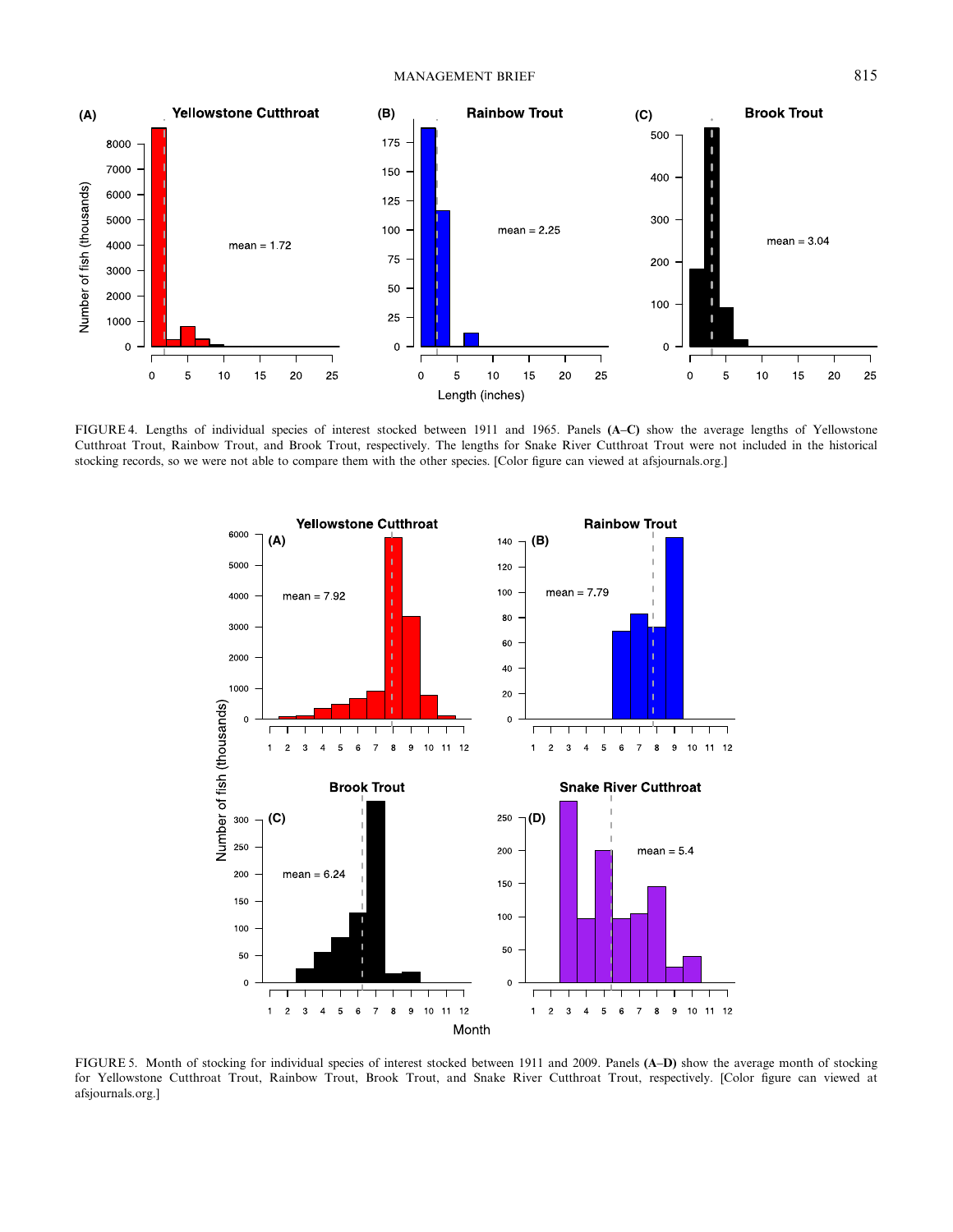

FIGURE 6. Average **(A)** lengths and **(B)** weights of stocked Yellowstone Cutthroat Trout individuals by year. Length data were unrecorded after 1965. Lengths and weights were not recorded at every stocking event; stocking events where these data were not recorded are excluded from these plots. [Color figure can viewed at afsjournals.org.]

salmonids, (2) hybridization, and (3) shifts in stocking practices. These explanations are not entirely independent of one another, and we suspect that some combination of these processes caused the decline of Yellowstone Cutthroat Trout in the North Fork Shoshone River basin.

## **Competition**

In the North Fork Shoshone River, limited habitat segregation among Yellowstone Cutthroat Trout, Brook Trout, and Rainbow Trout has potentially led to competitive interactions for critical spawning habitat and food resources (Kruse 1998; Gresswell 2011). In many systems, Brook Trout exclude native Cutthroat Trout populations through niche overlap and competitive exclusion (Kruse et al. 2000, 2001; Shepard et al. 2002; Novinger and Rahel 2003; Peterson et al. 2004; Gresswell 2011). Although relatively few Brook Trout were stocked into the North Fork Shoshone tributaries (Table 2; Figure 2), populations have become established in several tributaries. Their introduction may have weakened native Yellowstone Cutthroat Trout populations and removed the potential for headwater refuge of Cutthroat Trout (Young et al. 2017). Cutthroat Trout populations are also frequently displaced by nonnative Rainbow Trout (Peterson et al. 2004; Shepard 2004; McGrath and Lewis 2007; Seiler and Keeley 2009; Halverson 2010; Gresswell 2011).

Competitive advantages can be influenced by length, weight, and timing of stocking. We found considerable overlap in timing of stocking, highlighting the potential for priority effects or competition (Figure 2B; Figure 5). Rainbow Trout and Brook Trout were commonly stocked at larger sizes than were Yellowstone Cutthroat Trout (Figure 4), which could have led to the suppression of Yellowstone Cutthroat Trout fry growth and establishment success (Fausch 1988). Fish stocked at larger body lengths and weights may have a competitive advantage, as they are better able to avoid predation and obtain resources more efficiently (Biro et al. 2004; Hyvärinen and Vehanen 2004). However, the idea that stocking at larger sizes leads to better survival or growth remains controversial; an opposing body of evidence suggests that hatchery acclimation tends to have mostly negative effects and that fish stocked earlier and at smaller sizes are more successful (Stringwell et al. 2014; LeCheminant 2019). Interestingly, the period of Yellowstone Cutthroat Trout decline (1970s) corresponds to when these fish were likely stocked at larger sizes, based on weight estimates (Figure 6B).

## **Hybridization**

Hybridization between native Cutthroat Trout and introduced Rainbow Trout is a common mechanism for the displacement of native Cutthroat Trout populations (McGrath and Lewis 2007; Gresswell 2011). In the North Fork Shoshone River drainage, Yellowstone Cutthroat Trout declines coincided with Rainbow Trout increases and extensive hybridization between these two species has been observed (Kruse 1998; Kovach et al. 2011; Mandeville et al. 2019). Low numbers of Yellowstone Cutthroat Trout × Rainbow Trout hybrids were recorded between 1960 and 2009, though it is likely that a larger hybrid population was present but not identified (Figure 2C). Hybrid offspring can have lower fitness than parental individuals, but in Westslope Cutthroat  $Trout \times Rainbow$ Trout crosses, if the first generation of hybrids is sufficiently fit, multiple generations of hybridization typically occur in spite of the negative fitness consequences (Allendorf and Leary 1988; Muhlfeld et al. 2009). Hybridization potentially eliminates native populations through admixture; moreover, the presence of hybrid offspring can lower native Cutthroat Trout growth rates, developmental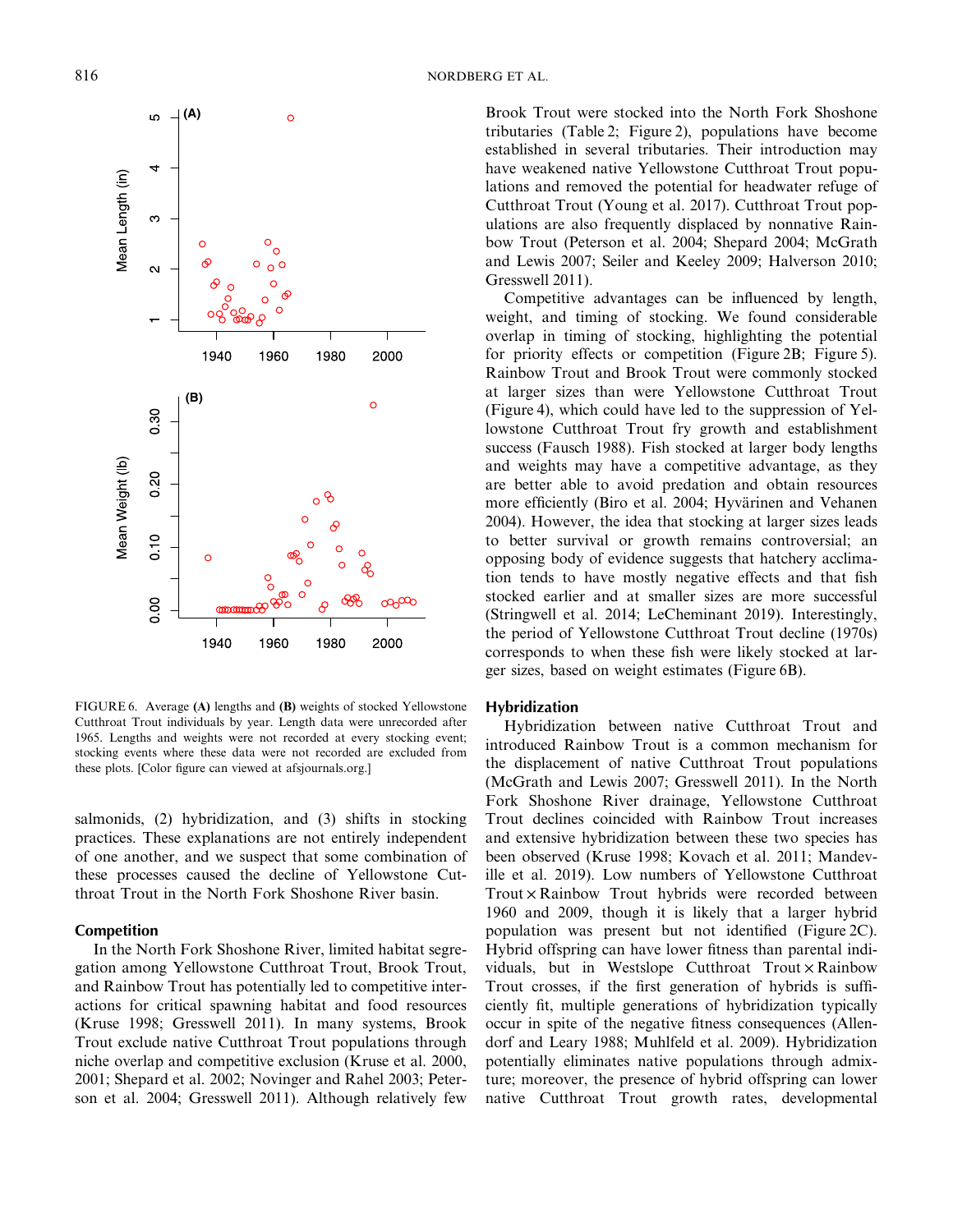stability, and reproductive success (Allendorf and Leary 1988; Muhlfeld et al. 2009; Seiler and Keeley 2009). Hybridization can also have negative demographic consequences, as hybridization occurs at the expense of conspecific reproduction, potentially leading to population declines (Wolf et al. 2001). Therefore, it is possible that native Yellowstone Cutthroat Trout declines in the North Fork Shoshone River drainage were because of the demographic or fitness consequences of hybridization or both.

# **Stocking Practices**

Shifts in stocking practices, including source population, season of stocking, and size at stocking, could have contributed to the declines in native Yellowstone Cutthroat Trout, especially if stocking hatchery-reared Yellowstone Cutthroat Trout maintained populations between 1911 and 1970 but did not successfully restore a persistent population of wild Yellowstone Cutthroat Trout. In the 1970s, managers switched to stocking Snake River Cutthroat Trout due to the unavailability of Yellowstone Cutthroat Trout (Messamer 1984; J. C. Burckhardt, Wyoming Game and Fish Department, personal communication). This switch was then followed by the swift population decline of Yellowstone Cutthroat Trout and population increase of Rainbow Trout (Figure 2C), although it is unclear whether there is any causal link between these events. Yellowstone Cutthroat Trout stocking resumed in the late 1970s and early 1980s, but it was discontinued in 1991 following a Wyoming Game and Fish Department policy of supporting wild trout in Wyoming streams (Kent 1995).

Stocked Yellowstone Cutthroat Trout may not have been able to successfully establish naturally reproducing populations despite sustained stocking for several reasons. It is possible that hatchery-raised fish had low survival and reproductive success, and when population supplementation through continued stocking decreased or involved suboptimal hatchery fish, populations began to decline. It is unclear how supplementing wild Yellowstone Cutthroat Trout populations with hatchery fish might have affected the reproduction of the preexisting wild populations in this system. However, a study completed on the Madison River, Montana shows that stocking catchable-sized trout reduced the number of wild trout populations and the cessation of stocking resulted in significant increases in wild trout populations and biomass (Vincent 1987). Interbreeding of hatchery and wild fish may have lowered offspring fitness, as fish with recent hatchery origins often have lower fitness than do native or naturalized individuals of the same species (Araki et al. 2007). In addition, local adaptation plays a key role in the reproductive success of many native, wild Cutthroat Trout populations (Carim et al. 2017). Fish from Yellowstone Lake and other sources were stocked into the North Fork Shoshone River basin. These stocked fish might not be well adapted to the cold, steep streams in the North Fork Shoshone River basin, which flow down out of the Absaroka Mountains and thus represent a fundamentally different habitat type than that encountered in Yellowstone Lake.

# **Other Considerations**

Variation in environmental conditions could have played an important role in failure of stocked Yellowstone Cutthroat Trout to persist despite extensive stocking. Yellowstone Cutthroat Trout populations thrive in coldwater environments, and warmwater conditions are associated with decreased survival, growth, and reproduction (Gresswell 2011). Over the past century, there have been two primary periods of warming throughout the native range of Yellowstone Cutthroat Trout, including in the North Fork Shoshone River drainage: 1910 to 1945 and 1976 to present (Gresswell 2011; Al-Chokhachy et al. 2013). Periods of warming could have enabled the expansion of Rainbow Trout and other salmonids after the 1970s within the drainage.

Angler harvest could also have contributed to Yellowstone Cutthroat Trout declines. Stocking was likely initiated in the North Fork Shoshone River drainage due to declines of wild Yellowstone Cutthroat Trout as a result of angler harvest (Gresswell 2011). The vulnerability of Yellowstone Cutthroat Trout to angling pressure is thought to be relatively high compared with that of other salmonid species (MacPhee 1966; Schill et al. 1986; Gresswell 1995; Gresswell and Liss 1995). Exploitation may also have reduced stocking success, as hatchery-reared fish are more susceptible to angler harvest compared with wild populations due to differences in feeding and predatoravoidance behavior (Härkönen et al. 2014). Therefore, the Yellowstone Cutthroat Trout populations that were stocked in the North Fork of Shoshone River drainage were likely vulnerable to angler fishing pressure and being harvested in large numbers (Rahel 2016).

# **Management Implications**

Summarizing these historical stocking records provides important context for current management actions. Managers acknowledge that Rainbow Trout are one of the greatest threats to the long-term persistence of Yellowstone Cutthroat Trout because of hybridization (Kruse 1998; May et al. 2007; Kovach et al. 2011; Mandeville et al. 2019). Currently, the North Fork Shoshone River drainage is dominated by Rainbow Trout and Yellowstone Cutthroat Trout × Rainbow Trout hybrids (Mandeville et al. 2019). Reestablishing productive Yellowstone Cutthroat Trout populations in this drainage would likely require the suppression or eradication of nonnative trout. Given the history that is outlined in the paper, it is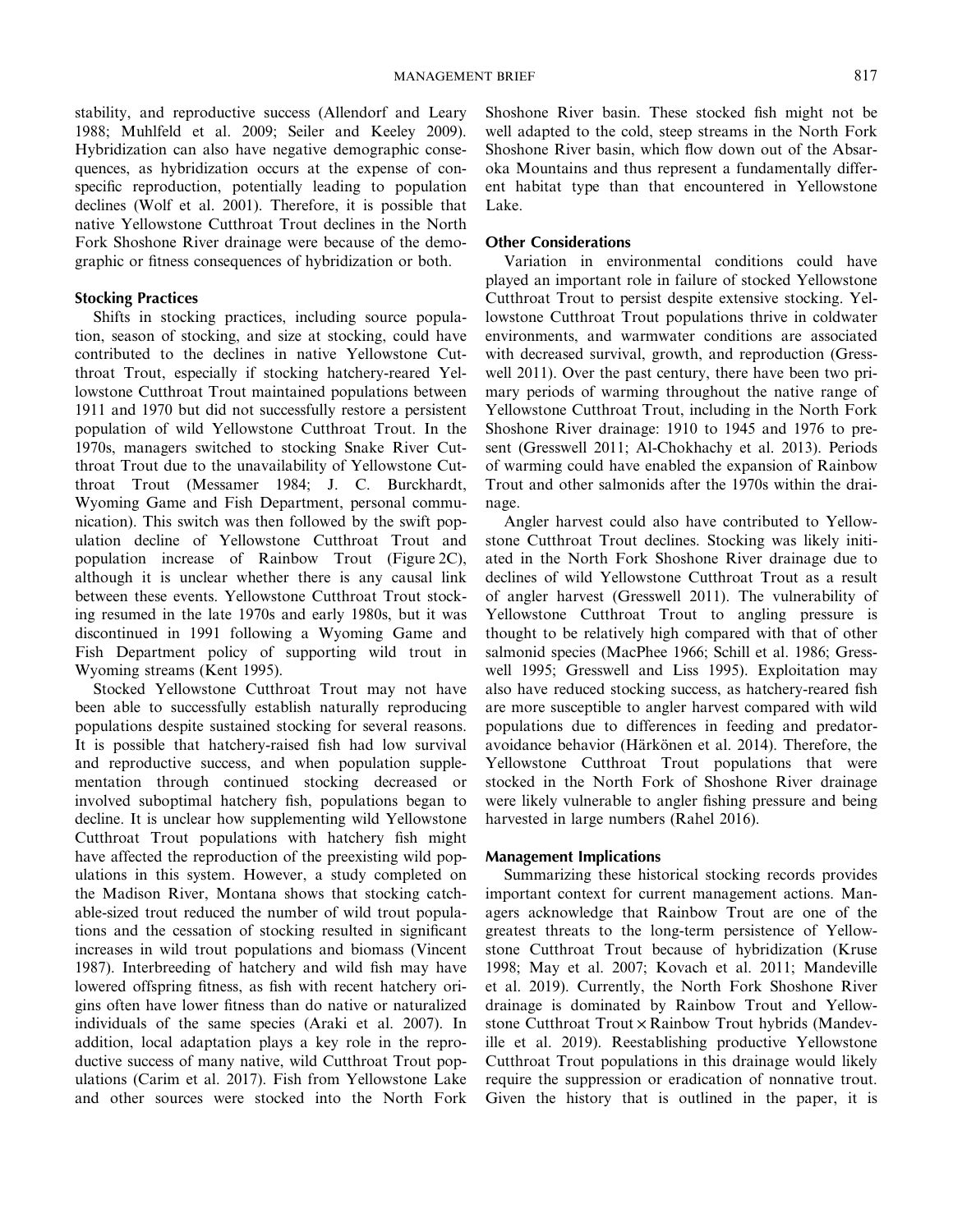unclear whether stocking Cutthroat Trout would be effective for restoring Cutthroat Trout populations, but we caution that appropriately choosing a broodstock would be a critical challenge, especially because low-fitness broodstock may have contributed to previous declines in Cutthroat Trout populations. This study also illustrates that the outcomes of stocking nonnative or native fish species are not always immediately apparent and in some cases might show significant time lags (Crooks 2005). In the North Fork Shoshone River, Rainbow Trout populations did not dramatically increase until decades after their initial stocking. This time lag in the expansion of Rainbow Trout adds complexity to our understanding of the outcomes of fish stocking. Therefore, caution in planning stocking programs, limited stocking of nonnative species, and monitoring the outcomes of stocking, whether for conservation or angling, will be essential to achieving management goals.

## **CONCLUSIONS**

Understanding long-term stocking and survey data is crucial for beginning to untangle the complex forces that shape fish assemblages and can be a useful tool for developing management actions. In this case, historical data provided insight on the status of Yellowstone Cutthroat Trout over the past century that was not apparent when solely looking at current stocking programs and fish population numbers. An understanding of what happened within a system in the past is important for informing current management actions because outcomes of stocking can be extremely variable and prediction is difficult, highlighting the need for continued monitoring following any stocking effort. We emphasize that many aquatic systems have likely been dramatically altered by a long and complex history of fish stocking and that outcomes may not be apparent until many years poststocking.

# **ACKNOWLEDGMENTS**

We would like to thank the Cody Regional Wyoming Game and Fish Department for providing the historical stocking and survey records, and we would like to acknowledge their excellent long-term record keeping. We also thank the U.S. Forest Service for supporting our work on Yellowstone Cutthroat Trout in the North Fork Shoshone. This work was funded in part by the University of Wyoming Research Scholars Program startup funds to C.E.W. from the University of Wyoming and by NSF grant DEB-1556963 to C.E.W., and it builds upon work funded by grant 002433 from the Wyoming Game and Fish Department. E.G.M. was partially supported by grants 002433 and 1003951 from the Wyoming Game and Fish Department. Any use of trade, firm, or product names is for descriptive purposes only and does not imply endorsement by the U.S. Government. There is no conflict of interest declared in this article.

# **ORCID**

Annika W. Walters https://orcid.org/0000-0002-8638-6682

Catherine E. Wagner  $\blacksquare$  https://orcid.org/0000-0001-8585-6120

## **REFERENCES**

- Al-Chokhachy, R., J. Alder, S. Hostetler, R. Gresswell, and B. Shepard. 2013. Thermal controls of Yellowstone Cutthroat Trout and invasive fishes under climate change. Global Change Biology 19:3069–3081.
- Allendorf, F. W., and R. F. Leary. 1988. Conservation and distribution of genetic variation in a polytypic species, the Cutthroat Trout. Conservation Biology 2:170–184.
- Allendorf, F. W., R. F. Leary, P. Spruell, and J. K. Wenburg. 2001. The problems with hybrids: setting conservation guidelines. Trends in Ecology and Evolution 16:613–622.
- Araki, H., B. Cooper, and M. S. Blouin. 2007. Genetic effects of captive breeding cause a rapid, cumulative fitness decline in the wild. Science 318:100–103.
- Biro, P. A., M. V. Abrahams, J. R. Post, and E. A. Parkinson. 2004. Predators select against high growth rates and risk–taking behaviour in domestic trout populations. Proceedings of the Royal Society of London. Series B: Biological Sciences 271:2233–2237.
- Carim, K. J., Y. Vindenes, L. A. Eby, C. Barfoot, and L. A. Vøllestad. 2017. Life history, population viability, and the potential for local adaptation in isolated trout populations. Global Ecology and Conservation 10:93–102.
- Crooks, J. A. 2005. Lag times and exotic species: the ecology and management of biological invasions in slow-motion. Écoscience 12:316–329.
- Fausch, K. D. 1988. Tests of competition between native and introduced salmonids in streams: what have we learned? Canadian Journal of Fisheries and Aquatic Sciences 45:2238–2246.
- Gresswell, R. E. 1995. Yellowstone Cutthroat Trout. U.S Forest Service General Technical Report RM-GTR-256:36–54.
- Gresswell, R. E. 2011. Biology, status, and management of the Yellowstone Cutthroat Trout. North American Journal of Fisheries Management 31:782–812.
- Gresswell, R. E., and W. J. Liss. 1995. Values associated with management of Yellowstone Cutthroat Trout in Yellowstone National Park. Conservation Biology 9:159–165.
- Halverson, M. A. 2010. An entirely synthetic fish: how Rainbow Trout beguiled America and overran the world. Yale University Press, New Haven, Connecticut.
- Härkönen, L., P. Hyvärinen, J. Paappanen, and A. Vainikka. 2014. Explorative behavior increases vulnerability to angling in hatcheryreared Brown Trout (*Salmo trutta*). Canadian Journal of Fisheries and Aquatic Sciences 71:1900–1909.
- Hyvärinen, P., and T. Vehanen. 2004. Effect of Brown Trout body size on post-stocking survival and pike predation. Ecology of Freshwater Fish 13:77–84.
- Kent, R. L. 1973. Some of the physical, chemical and biological characteristics of the North Fork Shoshone River drainage, Park County, Wyoming. Wyoming Game and Fish Department, Administrative Report 02A-00-490, Cheyenne.